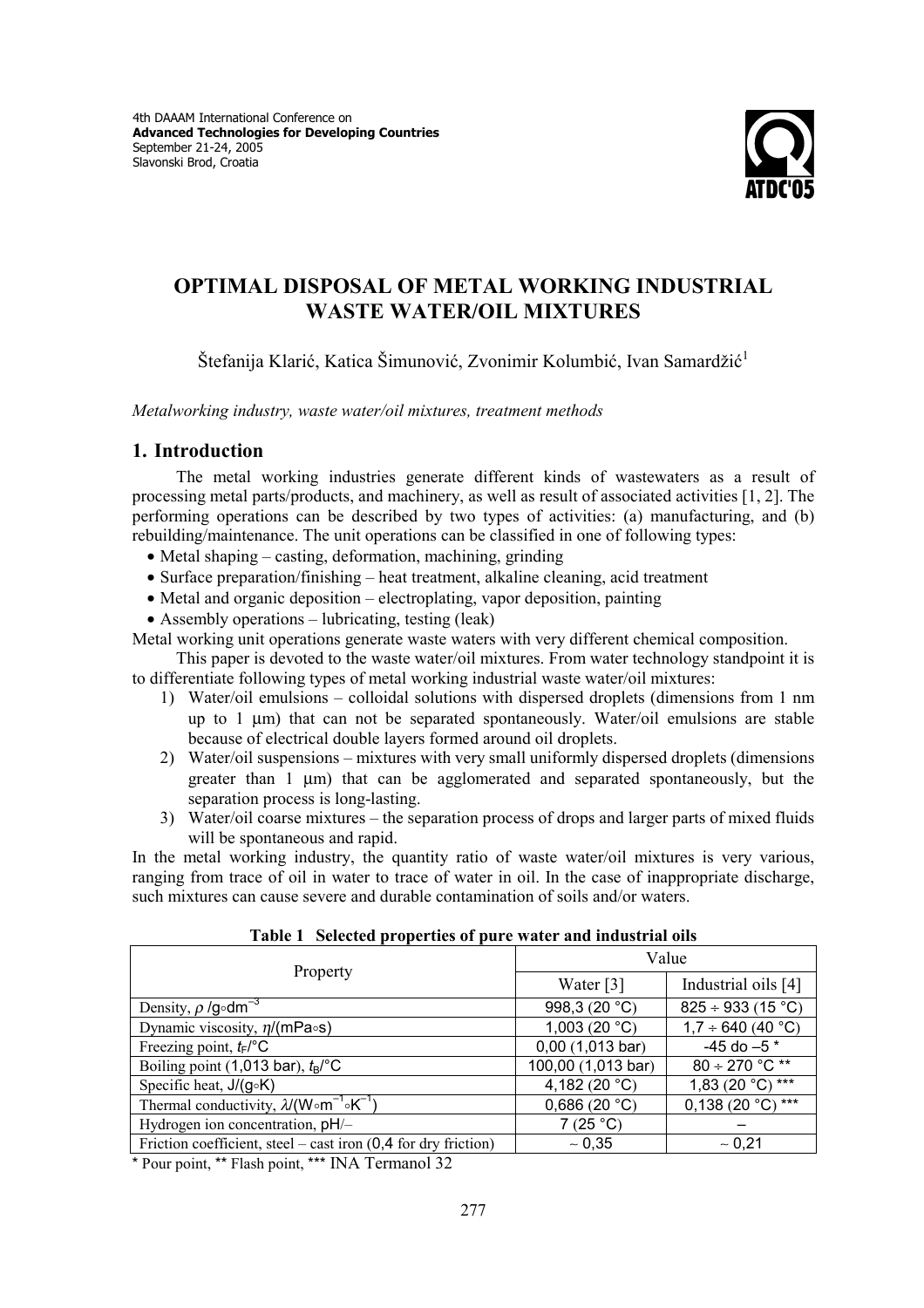Disposal methods of metal working industrial waste water/oil mixture have to be very carefully analysed. Rough separations of oil and water from mixtures can be relative slowly achieved in settling tanks [5] and primary clarifiers [6] or can be improved and/or accelerated by using appropriate equipments. The separated water can be: (a) evaporated, (b) discharged through the municipal sewerage networks or (c) discharged directly to a nearby recipient. The separated oil can be: (a) used as lubricant/fuel, (b) handled by specialized organization or (c) directly sent back to the producer.

The metal working industry boards make decision about optimal waste water/oil mixture disposal methods on the base of the detailed techno-economical analyses, respecting the global and local ecological norms, regulations and legislation. In such techno-economical analysis it is appropriate to consider the metal working industry as well as all its components as the particular cases of generalised mass/heat exchanger, keeping in mind all significant input and output streams. The block diagrams (Figure 1) are the most suitable form for the system/components brief and clear descriptions. All significant blocks and their input/output streams are being marked by suitable designation. The used designations have to be different and associative. [7, 8]



- **MWI** metal working industry
- **F.Wr** factory workers
- **U.Mt** used materials (including fuels)
- **el.En** electrical energy
- **F.Pr** firm products
- **i.W.s** summary input of waters
- **i.O.s** summary input of oils
- **wW.s** summary output of waste waters
- **wO.s** summary output of waste oils
- **Ot.Ws** other wastes output summary

**Figure 1 Block diagram of the generalised mass/heat exchanger** 

## **2. Water and oils in metal working industry**

Metal working industries use more or less quantities of following waters:

- o Potable water from municipal potable water supply network
- o Collected rain water
- o Underground water pumped from their own underground water wells
- o Water from nearby river or lake

Composition of these waters can be very different and for certain uses they have to be appropriately treated by sometimes costly chemical (lime softening), physical (settling, filtering, degassing), or physicochemical (ion exchange, reverse osmosis, ultra filtration) methods.

The sources of waste waters in metal working industry are:

- Metal working emulsion
- Parts cleaning system
- Electroplating and anodizing system
- Water curtain spray booth
- Paint stripping system
- Floor, equipment, vehicles washing
- Cooling system and boiler blow-down
- Canteen and sanitary objects

All this waste waters have to be appropriately treated before discharging.

- The main kinds of lubricating/special oils used in metal working industries are:
- o Hydraulic oils, for use in various hydraulic systems
- o Circulating oils, for lubrication of low clearance high-speed bearings and spindles, as well as enclosed gears under moderate loads
- o Industrial gear oils, for lubrication of heavy duty industrial gears
- o Compressor oils, for lubrication of rotary sliding vane and screw air compressors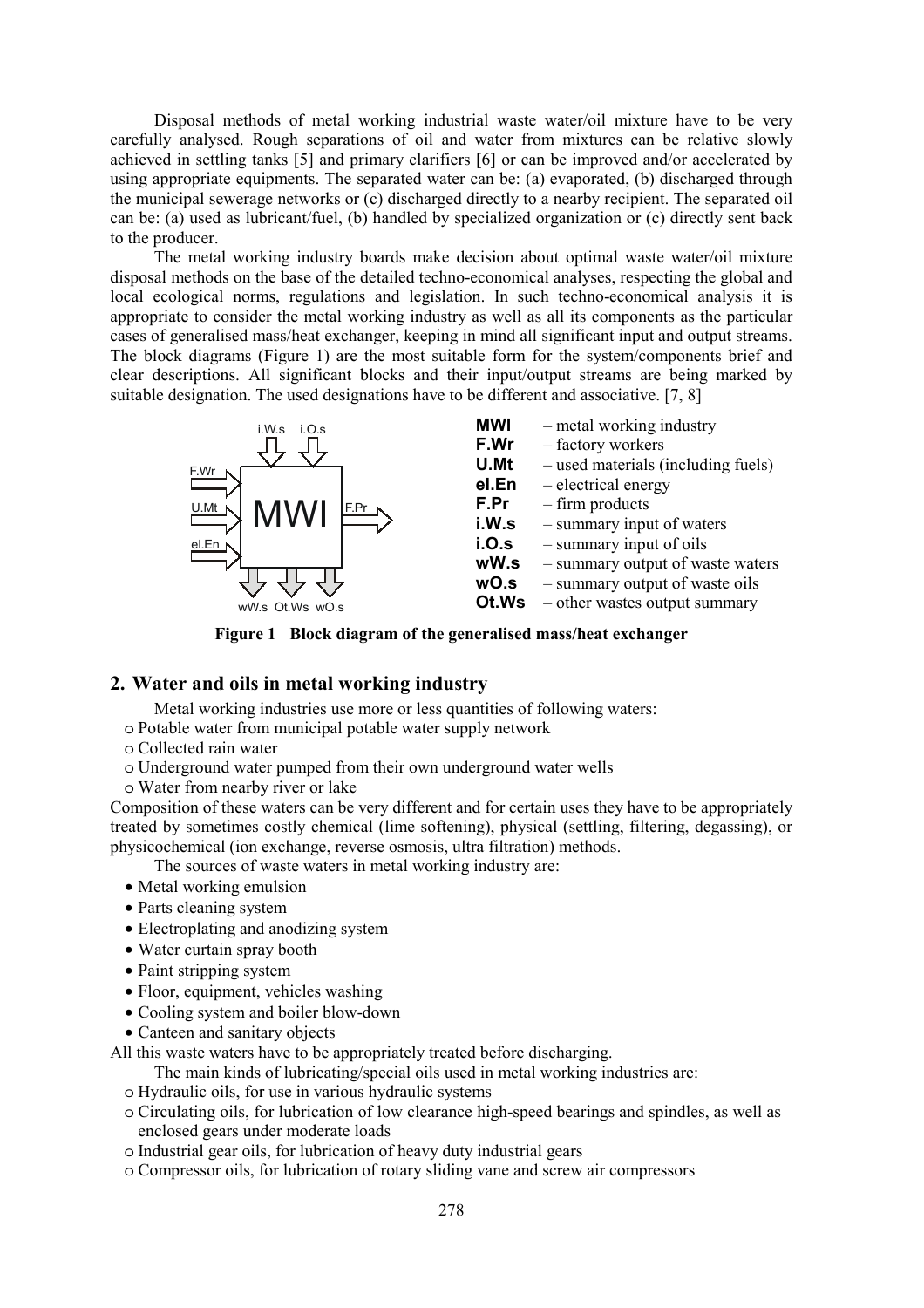- o Metal working oils for lubrication of tool/work-piece contacting surfaces during machining
- o Metal working water/oil emulsion for lubrication and cooling of tools and work-pieces during machining
- o Heat treatment oil for quenching
- o Heat transfer oils, for closed fluid heat transfer systems operating at elevated temperatures
- o Gasoline and diesel engine oils, for lubrication of gasoline and diesel engines

All these oils consist from mineral base and appropriate pack of additives. During exploitation oil bases were degraded, additives were spent and the oil was contaminated with impurities and/or water. After needed properties were lost or declared time limits were reached, used oils have to be exchanged with new one.

Metal working emulsions are used to cool and lubricate the machining tools and working pieces in the cutting zone during machining operations and help remove chips and swarfs (accumulations of the metal and abrasive particles) from the cutting zone. Metalworking fluids also provide corrosion protection for the machined parts and machining tools during pauses. As well as oils, after needed properties were lost or declared time limits were reached, used metal working emulsions have to be exchanged with new one. [9]

Three basic legislative acts which determinate waste management in Croatia are:

- 1) Zakon o otpadu (Law about Wastes), Narodne novine, year 2003, number 151.
- 2) Pravilnik o vrstama otpada (Rules about Waste), Narodne novine, year 1996, number 27.
- 3) Uredba o uvjetima za postupanje s opasnim otpadom (Hazardous Waste Management Regulation), Narodne novine, year 1998, number 98.

### **3. Methods of waste water/oil mixtures treatment**

**Gravity separators** are used to remove oils and solids from waste water/oil mixtures of metal working industry (Figure 2). Since the densities of oils are less than that of water, they will float and the solids, with greater densities, will sink.



**Figure 2 Simple gravity water/oil mixture separator** 

Solids settle out and form the sludge on the bottom of the chamber. As the wastewater flows over the first baffle to separation chamber oil droplets rise to the surface and are trapped behind a second baffle. Consequently, solid can be collected from the bottom of inlet chamber and oil accumulated at the water's surface in the separation chamber can be skimmed off to a tank.

**Coalescers** (Figure 3) are essentially enhanced gravity separators and they are needed to achieve greater separation efficiency.



**Figure 3 Inclined plates coalescer** 

Coalescers (coalesce – bind together) with inclined plates provide only a short vertical distance (5 mm) for the small droplets to travel before they encounter a fixed surface. Here they can coalesce with other droplets and continue to rise along the plates to the water's surface. Another coalescing method uses a filter made of fine oleophillic fibers such as polypropylene.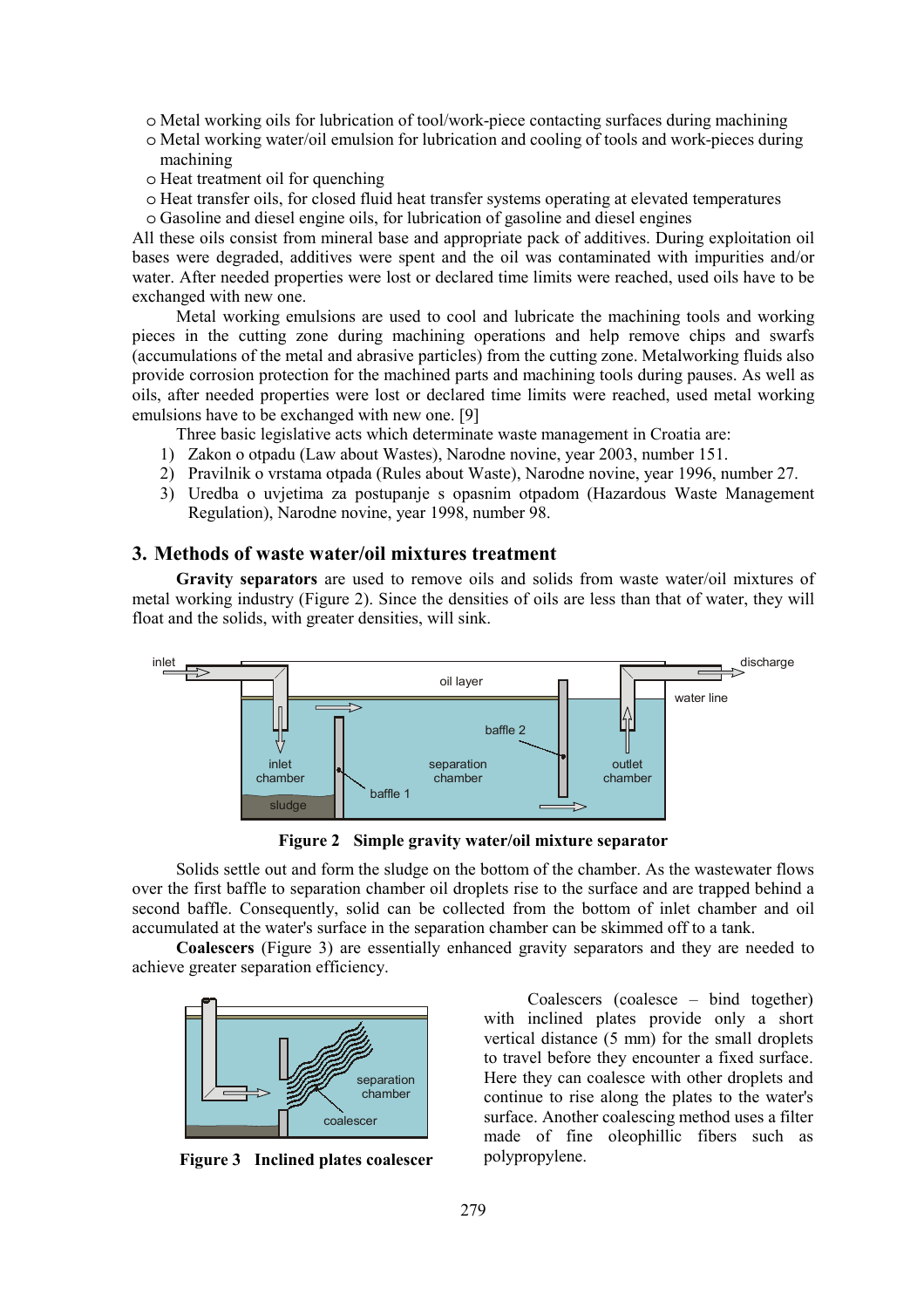In fact, according to Stoke's law, an oil droplet  $\phi = 100 \mu m$  will rise, approximately 15 mm/min and an oil droplet  $\phi = 20$  um diameter will take almost 15 minutes to rise the same distance [7]. Coalescing the smaller oil droplets makes them larger and more buoyant, causing them to rise faster. However, the small droplets contained in water/oil emulsion do not coalesce without previous addition of appropriate chemicals (coagulator) for destroying of double layers.

**Skimmers** (Figure 4) can be used to remove free-floating tramp oils (not emulsified) from accessible sumps and settling tanks by oil-attracting wheels, belts or ropes. The skimmers are most effective when placed near a circulating pump, since tramp oil usually drifts to that area.



**Figure 4 Skimmers with wheel and belt** 

**Centrifuges** (Figure 5) contain a number of coalescing disks that aid in the separation of oil and water from water/oil mixtures. Centrifuges are effective at removing partially emulsified oils also and can remove fine particles if they are greater densities than the water. When a centrifuge is used to remove tramp oil, it needs to be combined with some other unit that removes particles or the centrifuge will clog soon.





**Hydrocyclones** (Figure 6) force particles greater densities to the outside while water/oil mixture moves to the bowl's center. Particles that are forced to the outside congregate and fall to bottom. Some small amount of fluid is carried out with the particulate matter. The forces from the fluid cyclone tend to stabilize fluid emulsions; however, tramp oils may also become emulsified.

**Evaporators** are sometimes for the small-quantity generators of waste water/oil mixtures the most effective and economical disposal method, especially if there are present source of low-cost heat energy. There are two typical cases of evaporation and reuse method: (a) evaporate/condense the water for reuse, and (b) evaporate the water and reuse the oil.

**Filters** are mostly used for removing suspended solids from oil and water/oil emulsion. They uses various types of equipment, the most common of which are cartridge filters, precoat diatomaceous earth filters, sand, and multimedia filters. Most cartridges are disposable; however,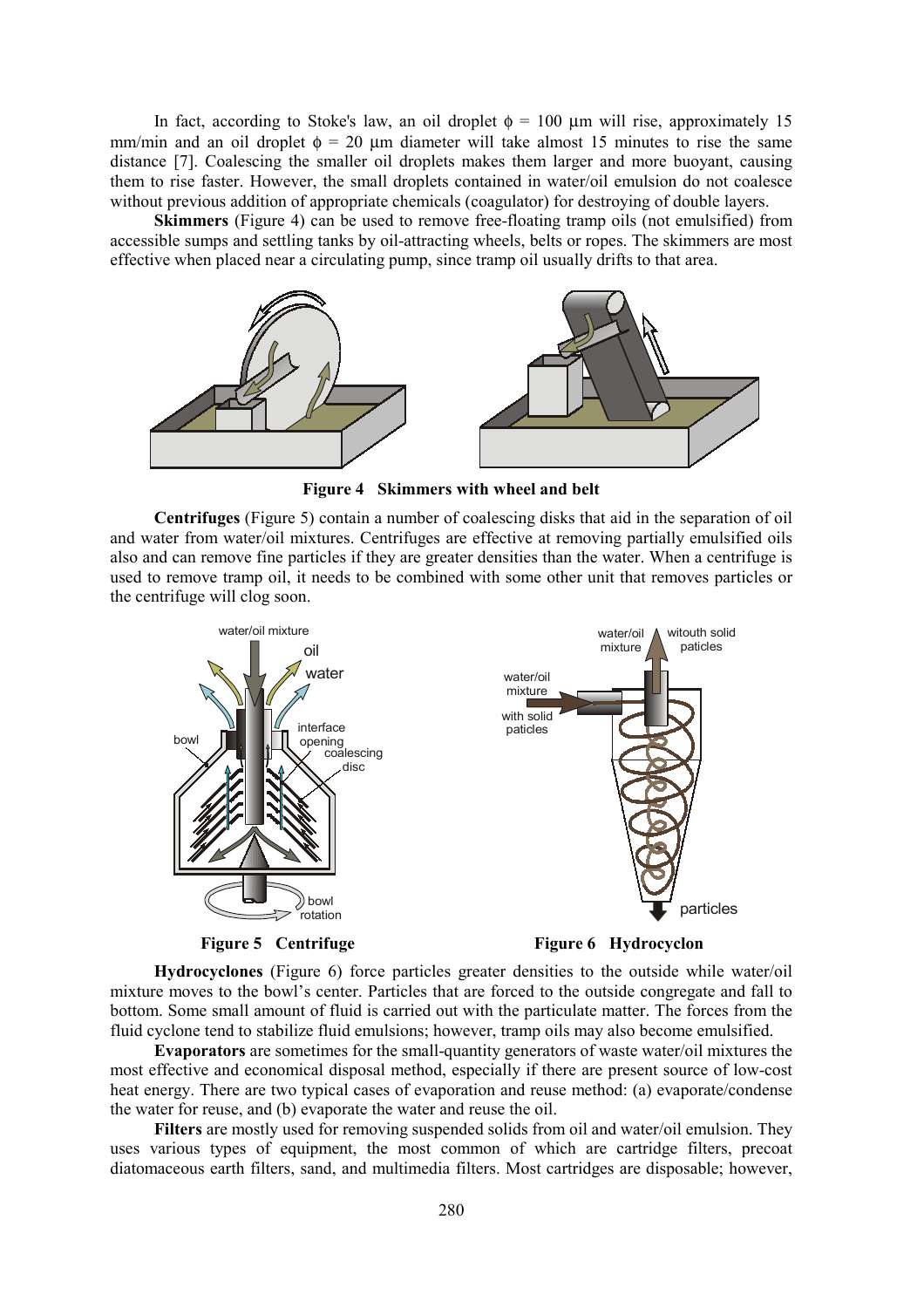washable and reusable filters are available, which further reduce waste generation. Precoat, sand, and multimedia filters are used mostly for large tanks.

Membrane filters can be used to recycle waste water/oil mixtures [10]. Membrane filtration is a pressure-driven process used to separate solution components based on molecular sizes. Solvent and small solutes can pass through the membrane while the membrane retains and collects larger compounds as a concentrated waste stream. The cleaner permeate can be reused in process.

### **4. Optimal disposal of waste water/oil mixtures**

The optimal waste water/oil mixtures disposal have to be found by system analysis based on costing evaluation and a more or less formalized operation research method.

#### **4.1 Costing evaluation**

The components of costs are capital  $(T_c)$  and annual  $(T_A)$  costs. The capital costs consist of: • direct capital costs:

$$
T_{C.D} = C_{EC} + C_{DC} + C_{IC}
$$

where:  $C_{FC}$  purchased equipment cost, including ancillary equipment (including piping, valves, electrical wiring, instrumentation)

- $C_{DC}$  delivery cost (based on the equipment weight and a shipping distance)
- $C_{IC}$  installation cost (including labor and site work)
- indirect capital costs

$$
T_{\text{C.I}} = C_{\text{EN}} + C_{\text{AL}} + C_{\text{CF}} + C_{\text{CC}}
$$

where:  $C_{EN}$  engineering (10 % of T<sub>CD</sub>)

- $C_{AL}$  administrative and legal costs (up to 30 % of T<sub>C.D</sub>)
- $C_{CF}$  contractor's fee (5 % of T<sub>C.D</sub>)
- $C_{\text{CC}}$  contigency (15 % of  $T_{\text{CD}}$ )

During design engineers have to be analysed:

- Readiness (ability to start with operating after longer standstill),
- Reliability (lasting operating without damages)
- Flexibility (reliable operating under variable conditions)

Inability to start, unexpected standstill due to the damaging of the equipment, as well as malfunction by overload/underload, can provoke serious pollution of the environment.

The annual costs consist also of:

• direct annual costs:

$$
T_{A.D} = C_{RM} + C_{OL} + C_{EC}
$$

where:  $C_{RM}$  raw material costs (chemicals)

 $C<sub>O</sub>$  operating labor and material costs (for operation of the process equipment)

 $C_{FC}$  energy costs (based on total energy requirements)

• indirect annual costs:

$$
T_{A.I} = C_{MC} + C_{TI} + C_{Am}
$$

where:  $C_{MC}$  monitoring costs (periodic analysis of wastewater effluent samples to ensure that discharge limitations are being met)

 $C_{\text{TI}}$  taxes (wastes disposal) and insurance

 $C_{Am}$  amortization (5 ÷10 % of T<sub>C.D</sub>)

Helpful data for costing evaluation can be found on EPA Internet sites (Environmental Protection agency)

#### **4.2 Dynamic programming**

An appropriate method of operation research is dynamic programming which was developed for optimisation of systems that can be divided in several stages. The decisions made at each stage contribute to overall systems objective function. [11, 12] Objective functions can be represented as:

$$
F(X) = \frac{\min X_i}{X_i} \left\{ \sum_{i=1}^n t_i \circ X_i \right\}
$$